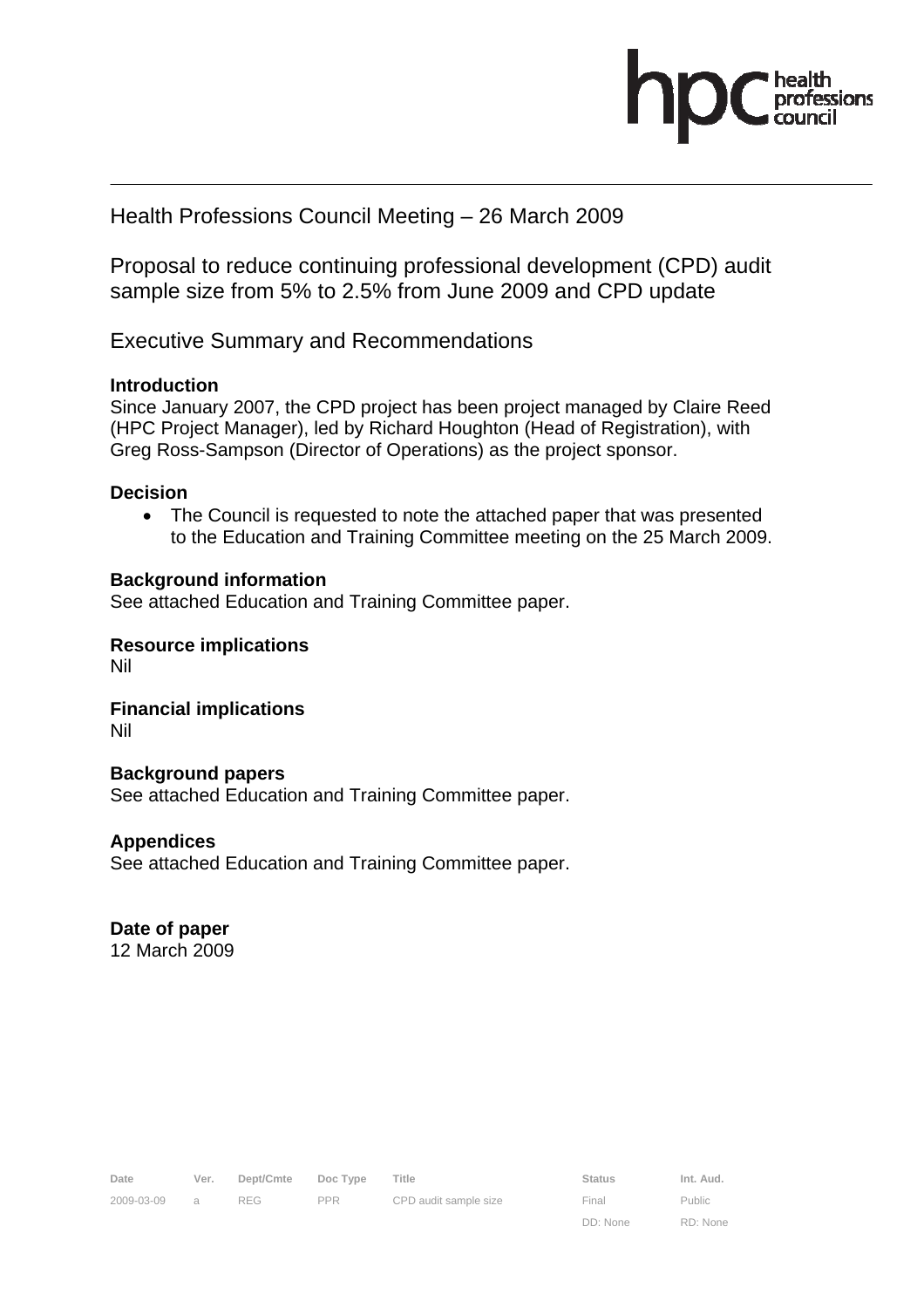**Appendix A** 

# Health Professions Council (HPC) Advice on Sample Size for CPD Audit Process V2.0

 Polly Grove and Savitri Wilson Statistical Services Centre University of Reading 24<sup>th</sup> February 2009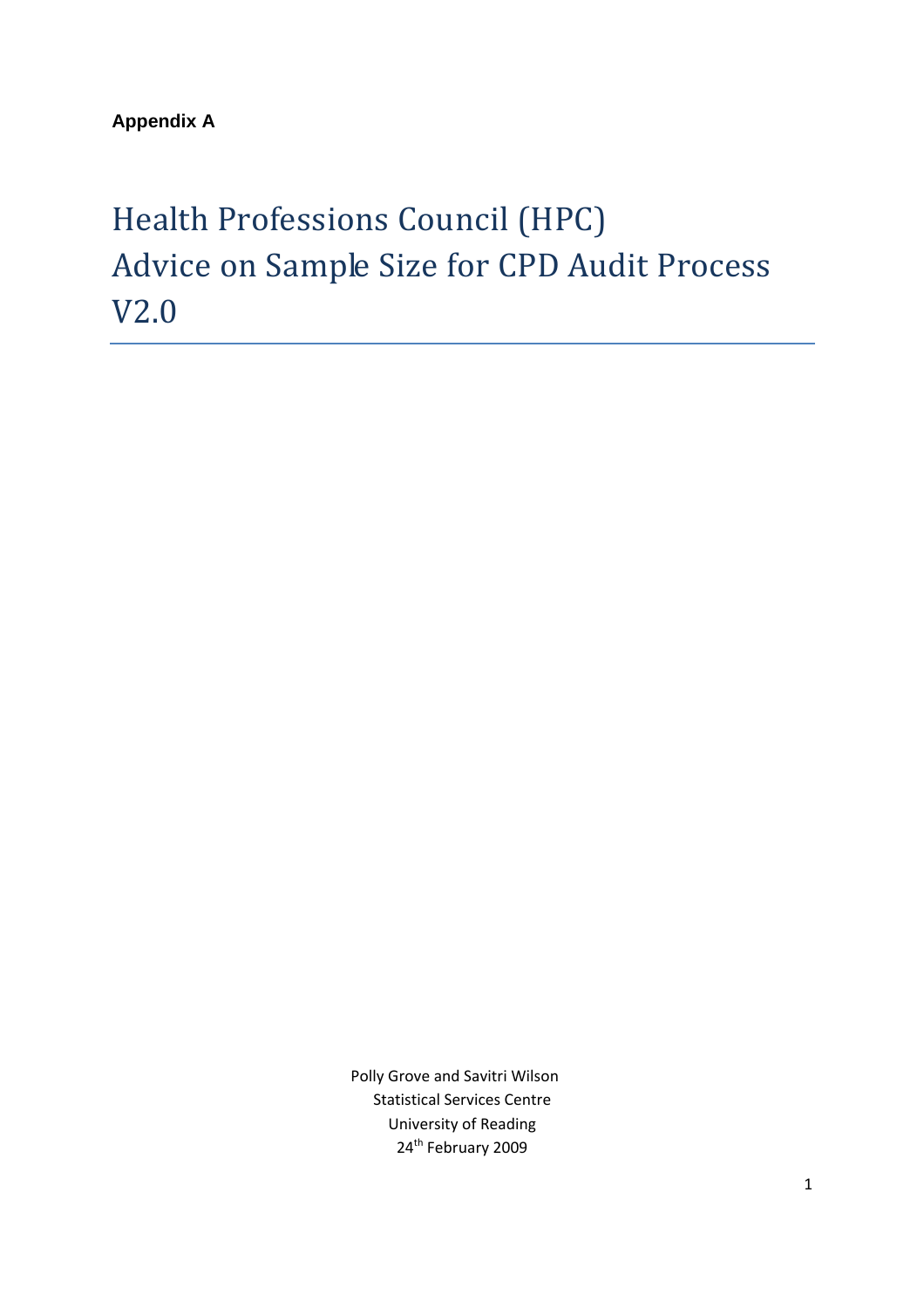# **Contents**

| Table 1: Sample Size Results for various Proportions with fixed Precision (d=0.1xP) 5         |
|-----------------------------------------------------------------------------------------------|
| Table 2: Sample Size Results for various Proportions with fixed Precision (d=0.2xP)  6        |
|                                                                                               |
|                                                                                               |
|                                                                                               |
| Table 3: Fixed Sample Size (n=4598) with varying proportions-Resulting precision  8           |
|                                                                                               |
| Figure 4: Margin of Error, d, vs. Sample Proportion (section from Figure 3)                   |
|                                                                                               |
| Table 4: Risk of non-detection with a 2.5% sample for varying values of the (unknown)         |
| Figure 5: Risk of non-detection for population proportions varying from 1% to 10% with a 2.5% |
|                                                                                               |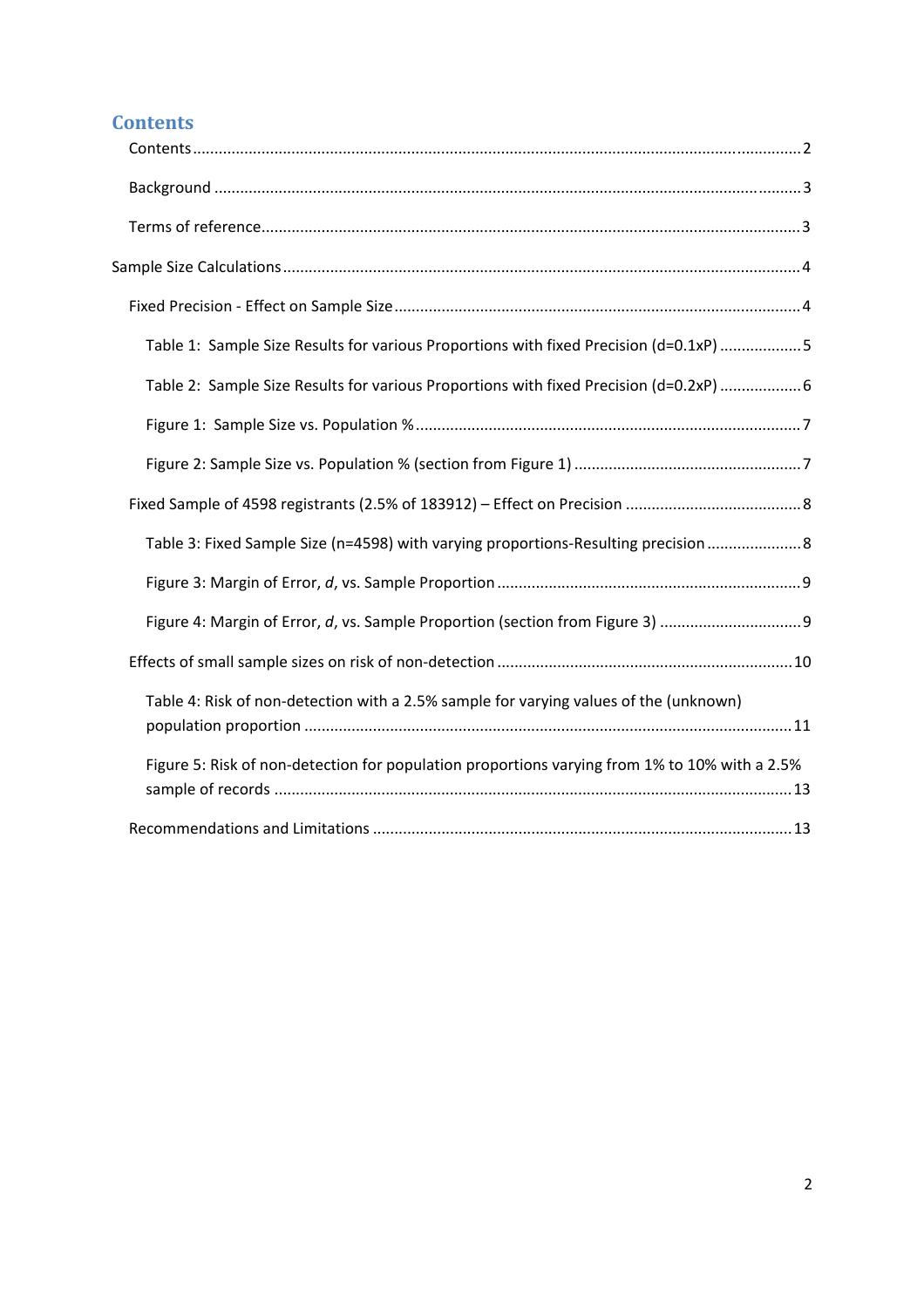# **Background**

There are 13 Health Professions within the remit of the proposed Continuing Professional Development (CPD) Audit conducted by the Health Professions Council (HPC). Auditing all registrants across all professions would be extremely burdensome and costly, therefore a sampling design and sample size needs to be determined in such a way as to be confident that the results of auditing process can be relied upon. In particular, the HPC wish to report findings on the register as a whole and be confident that any sampling scheme would be representative of all 13 professions. To date, a proportional sample size of 5% has been undertaken across two professions, ODP and Chiropodists.

There are a number of outcomes that are of interest and for which the HPC has information from the two samples that have already been conducted. These are proportions in each sample of the following:

- acceptances
- deferrals
- voluntary deregistrations
- non-renewals by cut-off (lapsed)
- removals from the register due to failure of the CPD Standards

Another concern of the HPC is the impact of a reduced sample size, in particular, taking a sample size of 2.5% as opposed to 5% from the remaining professions.

The HPC needs advice about the sampling design and the sample size requirements for continuing the above CPD audit of the remaining professions in order to report on all registrants.

## **Terms of reference**

The Statistical Services Centre will

- i. Propose a sampling scheme that allows estimates to be derived for the register as a whole.
- ii. Present a number of options for sample sizes indicating the impact on the precision of the outcome estimates of the audit. Sample size results will explicitly describe assumptions made for the calculation of these estimates. Any limitations associated with the use of a 2.5% sample will also be highlighted.
- iii. Present and discuss findings in a manner that allows options to be fully understood.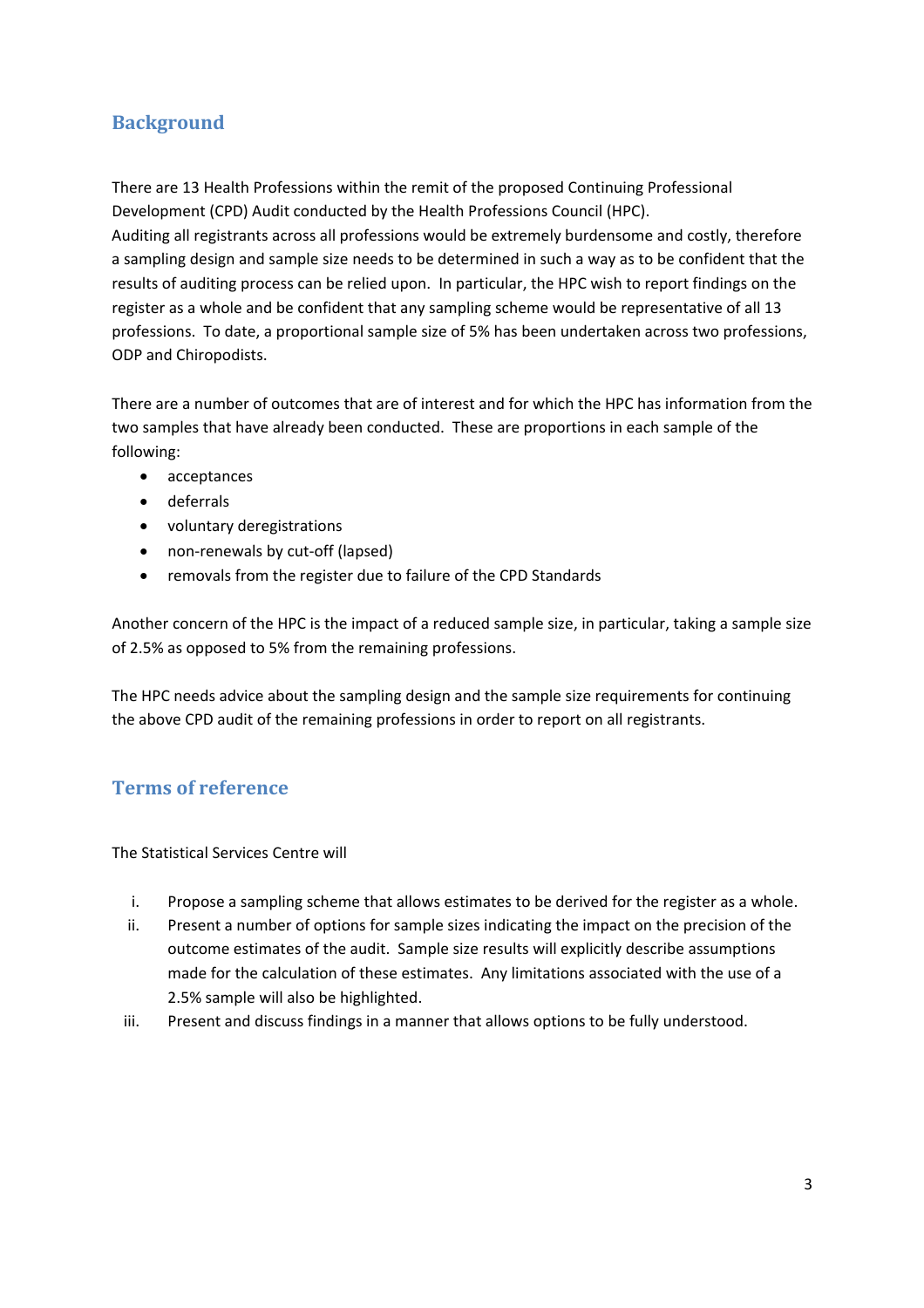# **Sample Size Calculations**

Recall that HPC are interested in outcome proportions of accepted profiles, deferrals, voluntary de‐ registrations, non renewals (lapsed) and removals. Their wish is to report on these for the entire register of all professions. To date, HPC has undertaken sampling audits across two professions, Chiropodists and Operating Department Practitioners. The initial findings from these suggest that the above mentioned outcome proportions range from about 1% to 70%.

In this report, we consider basing sample size calculations on a population of 183,912 registrants. We then look at the effects of taking a 2.5% sample and consider the risks of non-detection in this scenario.

## **Fixed Precision Effect on Sample Size**

Here we consider attaching a fixed *margin of error, d,* to our estimate, e.g. our estimate could be of the proportions of deferrals in our sample. In simple terms, *d* will be the distance between the estimated value based on sample results, and the true population proportion that we are trying to estimate. The smaller the value of *d,* the closer will be our sample estimate to the corresponding population value. We fix *d* to be a specified fraction of the proportion (or percentage) of interest, e.g.  $d = 0.1$  x P, where P is the percentage of interest in the population. Our aim is to be 95% confident that the estimate we get lies within ± **10%** of the true population value.

Table 1 presents the sample size calculation results based on varying proportions of interest. In this table, the first column represents the population percentage (call it P), that we wish to estimate using the sample data. The second column represents this percentage as a proportion. These columns are not shown beyond 50% (or 0.50) because results would be identical in reverse thereafter, i.e. results for 35% would be identical to results of 65%.

The third column in Table 1 represents the degree of accuracy  $(\pm d)$  we wish for our estimate, i.e. we wish our estimate to lie within  $\pm$  d percentage points of the true value P with a high level of confidence (say 95%). In Table 1 we have taken d to be 10% of P. Thus values in the third column are a tenth of the values in column 1. Likewise, column 4 represents a tenth of the values in column 2.

The final column shows the sample sizes required to ensure 95% confidence that the percentages shown in column 1 can be estimated to lie within ± *d* percentage points (column 3) of values shown in column 1.

To illustrate, say we were interested in being able to estimate a population proportion which corresponds to 15%. This could represent the expected rate of deregistration, for example. In this scenario, we fix the level of accuracy to be 10% of 15%, i.e.  $\pm$  1.5 percentage points, and the level of precision required to be 95%. In other words, if the true population value of interest is 15%, we want our estimate to lie within 13.5% and 16.5% with 95% confidence. To achieve this degree of accuracy and precision, we would need a sample of size n=2242.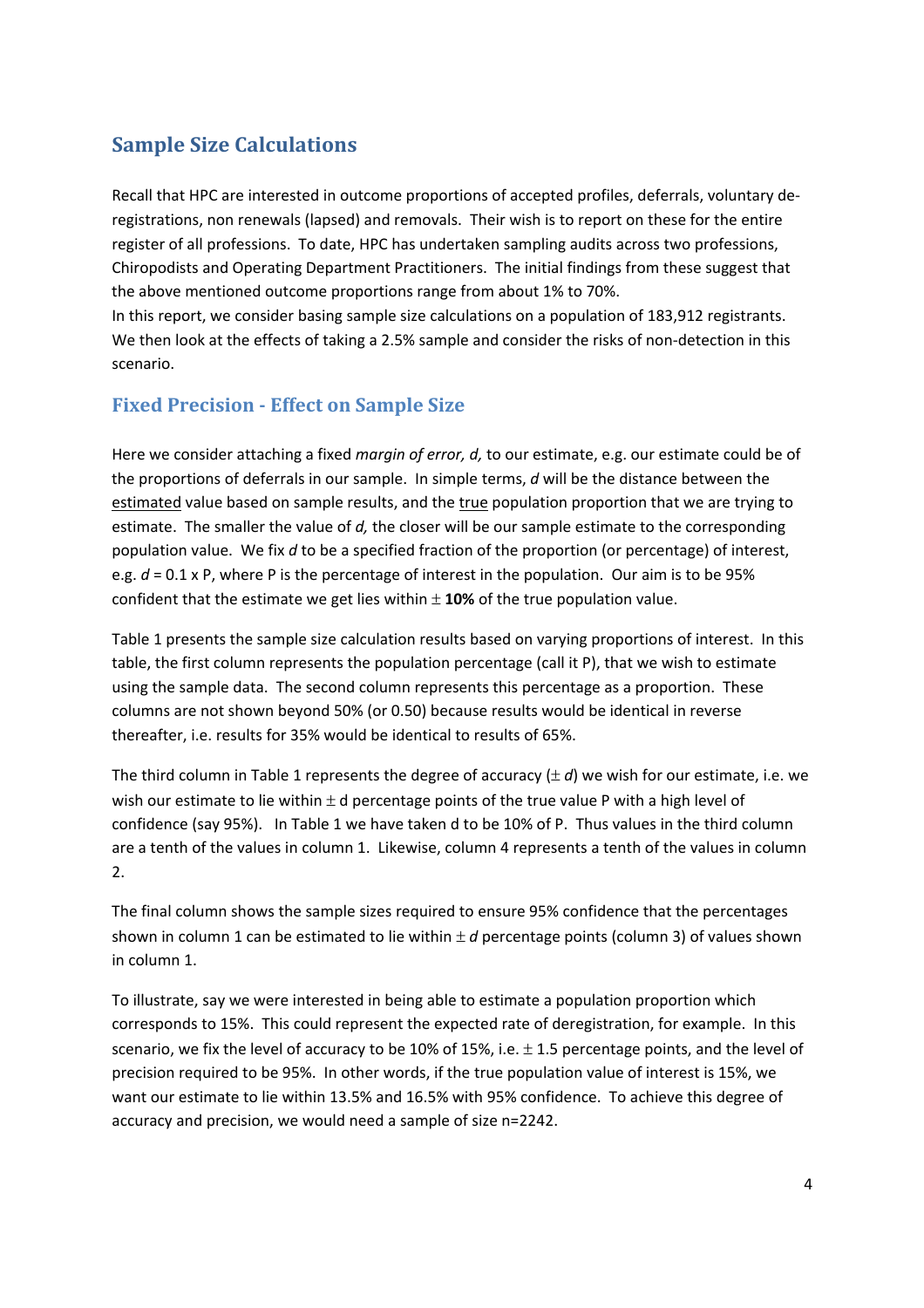As a second example, consider the last row of Table 1. With a sample size of n=402, we can be 95% confident that the estimate we get, if the true population proportion is P=50%, will lie within 5 percentage points of 50%, i.e. the estimate will lie between 45% and 55%.

Table 2, on page 6, presents sample size results based on a degree of accuracy of **20%** of the population value. Here *d* is 20% of P. We now see that values of *d* in column 3 are one fifth of those in the first column. As an example, say we are interested in being able to estimate a population proportion of 15% as in the example above based on Table 1. Now we are fixing the level of accuracy to be 20% of 15%, i.e. ± 3 percentage points, and the level of precision required to be 95%. In other words, if the true population value of interest is 15%, we want our estimate to lie within 12% and 18% with 95% confidence. To achieve this degree of accuracy and precision, we would need a sample of size n=576. With a sample size of n=102 (the final row of Table 2), we can be 95% confident that the estimate we get, if the true population proportion is P=50%, will lie within 10 percentage points of 50%, i.e. the estimate will lie between 40% and 60%.

The sample size results between these two precision levels diverge greatly as the population proportion we are interested in being able to detect gets smaller (See Figures 1 and 2).

| <b>Population %</b> | <b>Population Proportion</b> | d as % | d as proportion | <b>Resulting Sample Size</b> |
|---------------------|------------------------------|--------|-----------------|------------------------------|
| 0.5                 | 0.005                        | 0.05   | 0.0005          | 78493                        |
| 1                   | 0.01                         | 0.1    | 0.001           | 39053                        |
| 2                   | 0.02                         | 0.2    | 0.002           | 19333                        |
| 3                   | 0.03                         | 0.3    | 0.003           | 12760                        |
| 4                   | 0.04                         | 0.4    | 0.004           | 9473                         |
| 5                   | 0.05                         | 0.5    | 0.005           | 7501                         |
| 10                  | 0.1                          | 1      | 0.01            | 3557                         |
| 15                  | 0.15                         | 1.5    | 0.015           | 2242                         |
| 20                  | 0.2                          | 2      | 0.02            | 1585                         |
| 25                  | 0.25                         | 2.5    | 0.025           | 1191                         |
| 30                  | 0.3                          | 3      | 0.03            | 928                          |
| 35                  | 0.35                         | 3.5    | 0.035           | 740                          |
| 40                  | 0.4                          | 4      | 0.04            | 599                          |
| 45                  | 0.45                         | 4.5    | 0.045           | 490                          |
| 50                  | 0.5                          | 5      | 0.05            | 402                          |

## **Table 1: Sample Size Results for various Proportions with fixed Precision (d=0.1xP)**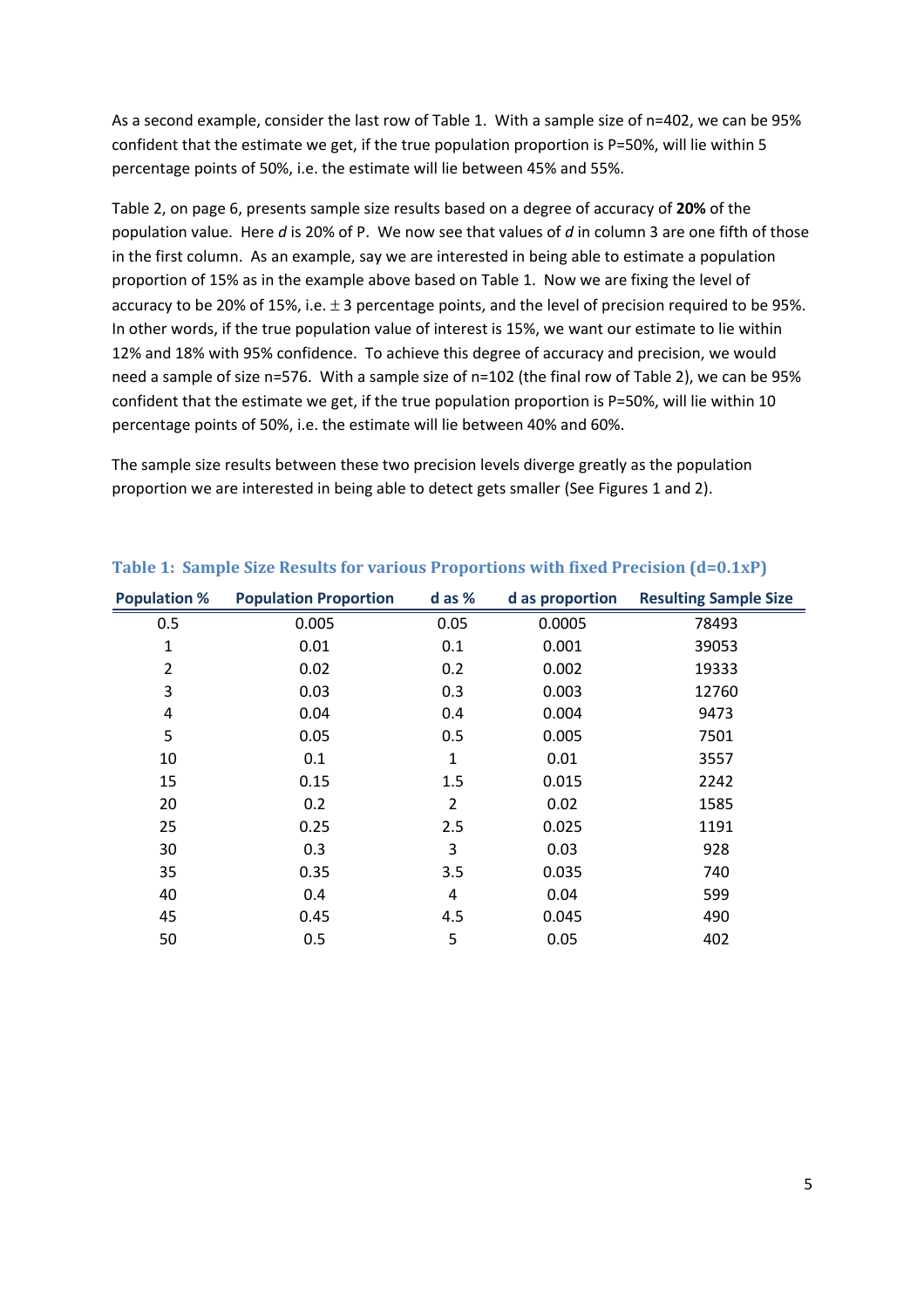| <b>Population %</b> | <b>Population Proportion</b> | d as %         | d as proportion | <b>Resulting Sample Size</b> |
|---------------------|------------------------------|----------------|-----------------|------------------------------|
| 0.5                 | 0.005                        | 0.1            | 0.001           | 20157                        |
| $\mathbf{1}$        | 0.01                         | 0.2            | 0.002           | 10029                        |
| $\overline{2}$      | 0.02                         | 0.4            | 0.004           | 4965                         |
| 3                   | 0.03                         | 0.6            | 0.006           | 3277                         |
| 4                   | 0.04                         | 0.8            | 0.008           | 2433                         |
| 5                   | 0.05                         | $\mathbf{1}$   | 0.01            | 1927                         |
| 10                  | 0.1                          | $\overline{2}$ | 0.02            | 914                          |
| 15                  | 0.15                         | 3              | 0.03            | 576                          |
| 20                  | 0.2                          | 4              | 0.04            | 407                          |
| 25                  | 0.25                         | 5              | 0.05            | 306                          |
| 30                  | 0.3                          | 6              | 0.06            | 239                          |
| 35                  | 0.35                         | $\overline{7}$ | 0.07            | 191                          |
| 40                  | 0.4                          | 8              | 0.08            | 154                          |
| 45                  | 0.45                         | 9              | 0.09            | 126                          |
| 50                  | 0.5                          | 10             | 0.1             | 104                          |
|                     |                              |                |                 |                              |

**Table 2: Sample Size Results for various Proportions with fixed Precision (d=0.2xP)**

Figure 1 shows the results of Table 1 and Table 2 graphically. As the proportion of what we may be interested in increases, so our required sample size decreases. An interest in detecting a rate less that 5% causes a very steep increase in the required sample size. The effect of choosing to tolerate a greater margin of error is extremely apparent when the population proportion is small. Figure 2 shows a magnification of a section from Figure 1 to allow us to see more clearly the impact on sample size of varying the proportion of interest both for an error margin of 10% of the estimate and

20% of the estimate.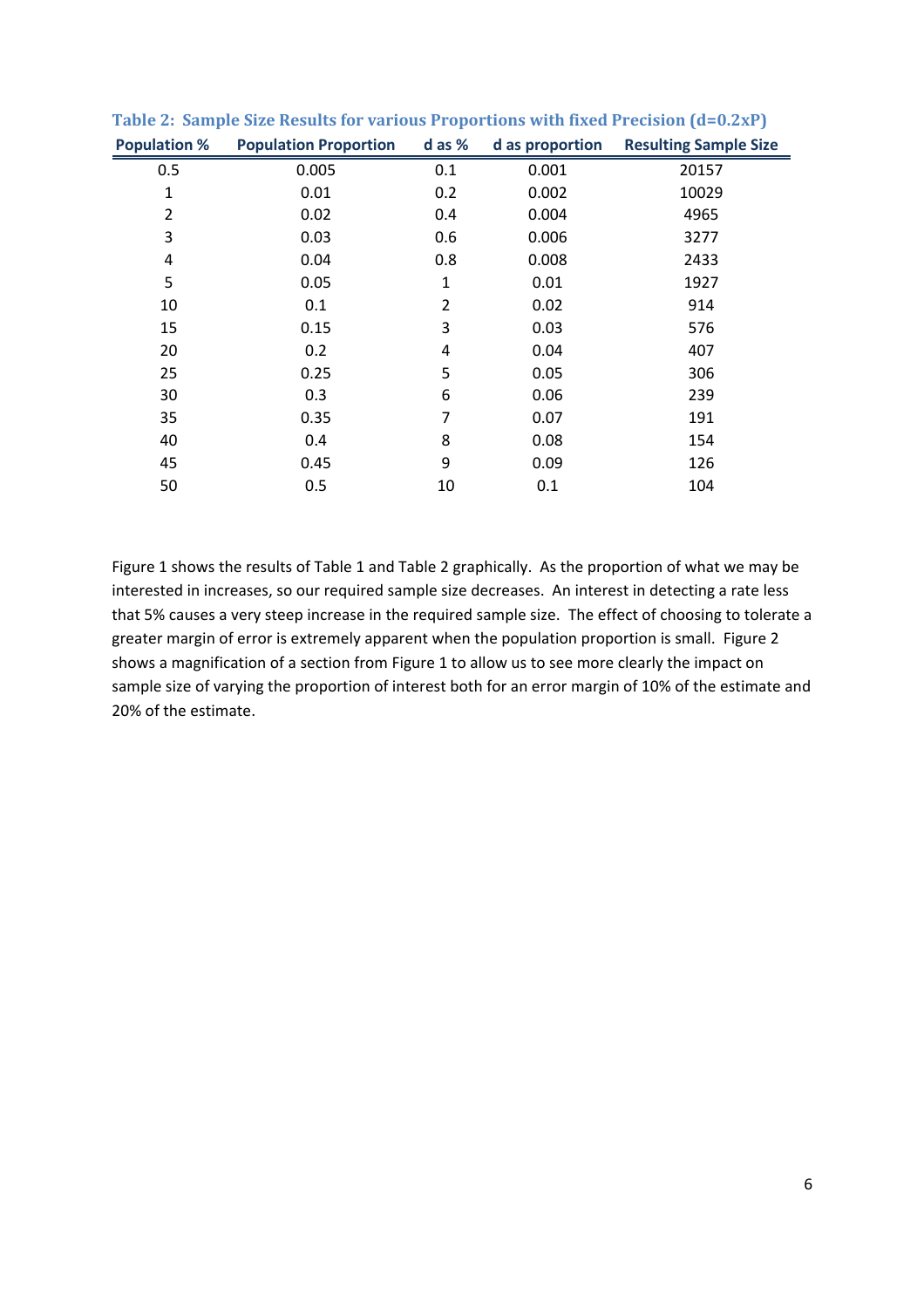

**Figure 1: Sample Size vs. Population %**



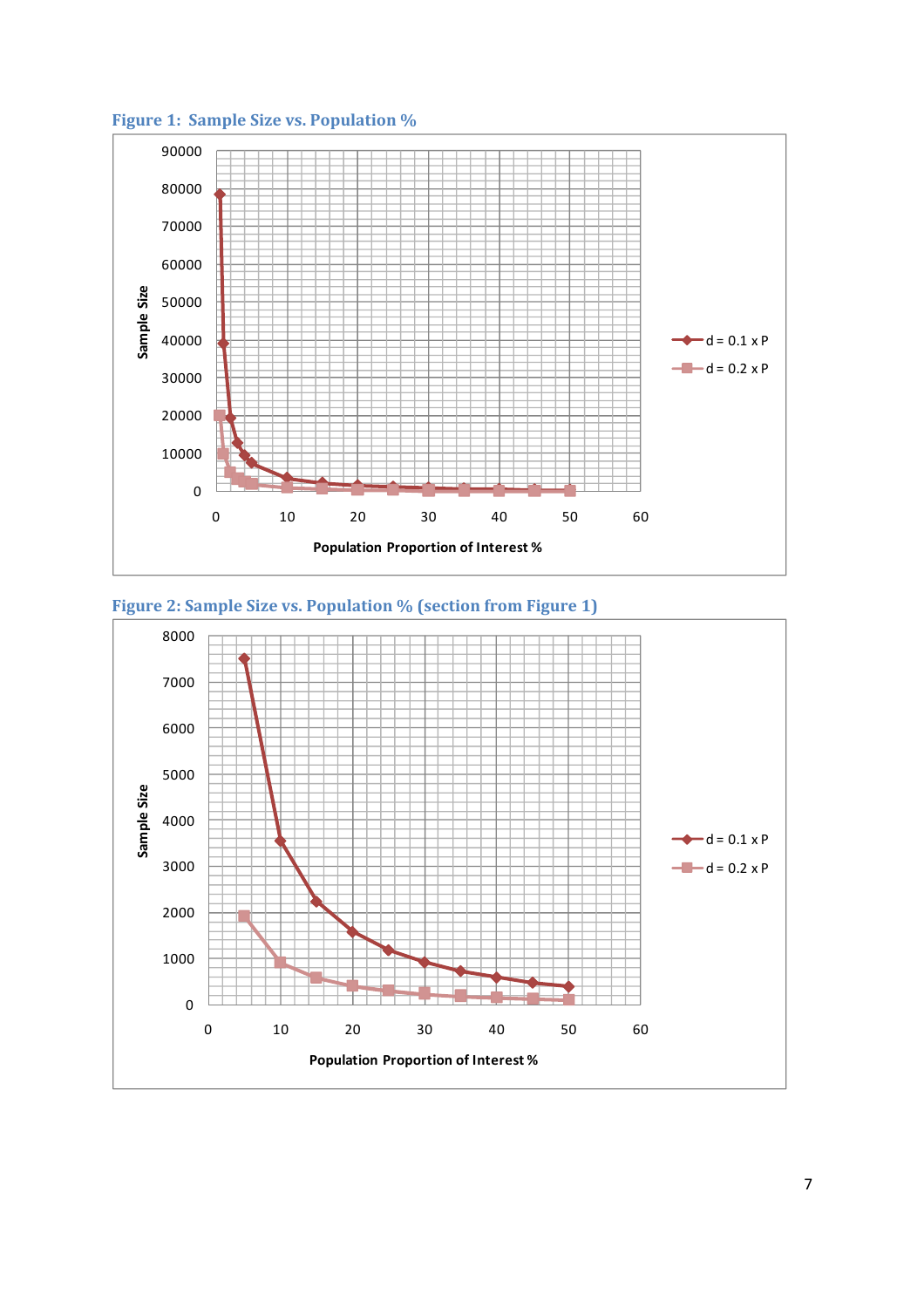# **Fixed Sample of 4598 registrants (2.5% of 183912) – Effect on Precision**

Here we consider the effect on the precision of our estimates by going with a fixed sample size from our population of registrants. Table 3 shows the precision results based on the proposed sample size of 2.5% of the registrants which corresponds to a sample size of 4598.

For illustration of these results, say the proportion of voluntary deregistered we find in our sample of 4598 registrants is 4% (Row 5, column 2 in Table 3). With this sample size and wishing a 95% confidence, the margin of error works out to be ± 0.58 percentage points i.e. we have 95% confidence that our sample estimate is within  $\pm$  0.58 percentage points of the true population proportion of voluntary deregistered (CI[3.42, 4.58]). We can then calculate this margin of error as a percentage of the estimate itself. A margin of error of 0.58 percentage points on an estimate of 4% corresponds to *d* being ± 14.4% of the estimate ((0.58/4)\*100%=14.4%) which is shown in column 4 in Table 3.

If we find, for example, a proportion of 1% that are removed from the register at the end of the CPD audit process (Row 2, column 2 in Table 3) in our sample of 4598, we can report that this sample estimate is within  $\pm$  0.3 percentage points (i.e.  $\pm$  30% of the sample estimate of 1%) of the true value in the population (of all registrants). These margins of error become more reasonable as the sample proportion becomes greater. For example, say you find 35% deferrals from the sample (Row 12, column 2 in Table 3). Based on the sample size of 4598 and from Table 3 we may say that this sample estimate of 35% is within  $\pm$  1.4 percentage points (i.e.  $\pm$  4% of the sample estimate of 35%) of the true value in the population (of all registrants). Figures 3 and 4 represent Table 3 graphically.

|                    | <b>The Estimate</b> |                   |                 |                 |                 |
|--------------------|---------------------|-------------------|-----------------|-----------------|-----------------|
|                    |                     | <b>Sample</b>     | d as a % of the | d as percentage |                 |
| <b>Sample Size</b> | Sample %            | <b>Proportion</b> | estimate        | points          | d as proportion |
| 4598               | 0.5                 | 0.005             | 43.2            | 0.22            | 0.002           |
| 4598               | $\mathbf{1}$        | 0.01              | 29.9            | 0.30            | 0.003           |
| 4598               | $\overline{2}$      | 0.02              | 20.8            | 0.42            | 0.004           |
| 4598               | 3                   | 0.03              | 16.8            | 0.50            | 0.005           |
| 4598               | 4                   | 0.04              | 14.4            | 0.58            | 0.006           |
| 4598               | 5                   | 0.05              | 12.8            | 0.64            | 0.006           |
| 4598               | 10                  | 0.10              | 8.8             | 0.88            | 0.009           |
| 4598               | 15                  | 0.15              | 7.0             | 1.04            | 0.010           |
| 4598               | 20                  | 0.20              | 5.8             | 1.17            | 0.012           |
| 4598               | 25                  | 0.25              | 5.1             | 1.26            | 0.013           |
| 4598               | 30                  | 0.30              | 4.5             | 1.34            | 0.013           |
| 4598               | 35                  | 0.35              | 4.0             | 1.39            | 0.014           |
| 4598               | 40                  | 0.40              | 3.6             | 1.43            | 0.014           |
| 4598               | 45                  | 0.45              | 3.2             | 1.45            | 0.014           |
| 4598               | 50                  | 0.50              | 2.9             | 1.46            | 0.015           |

### **Table 3: Fixed Sample Size (n=4598) with varying proportionsResulting precision**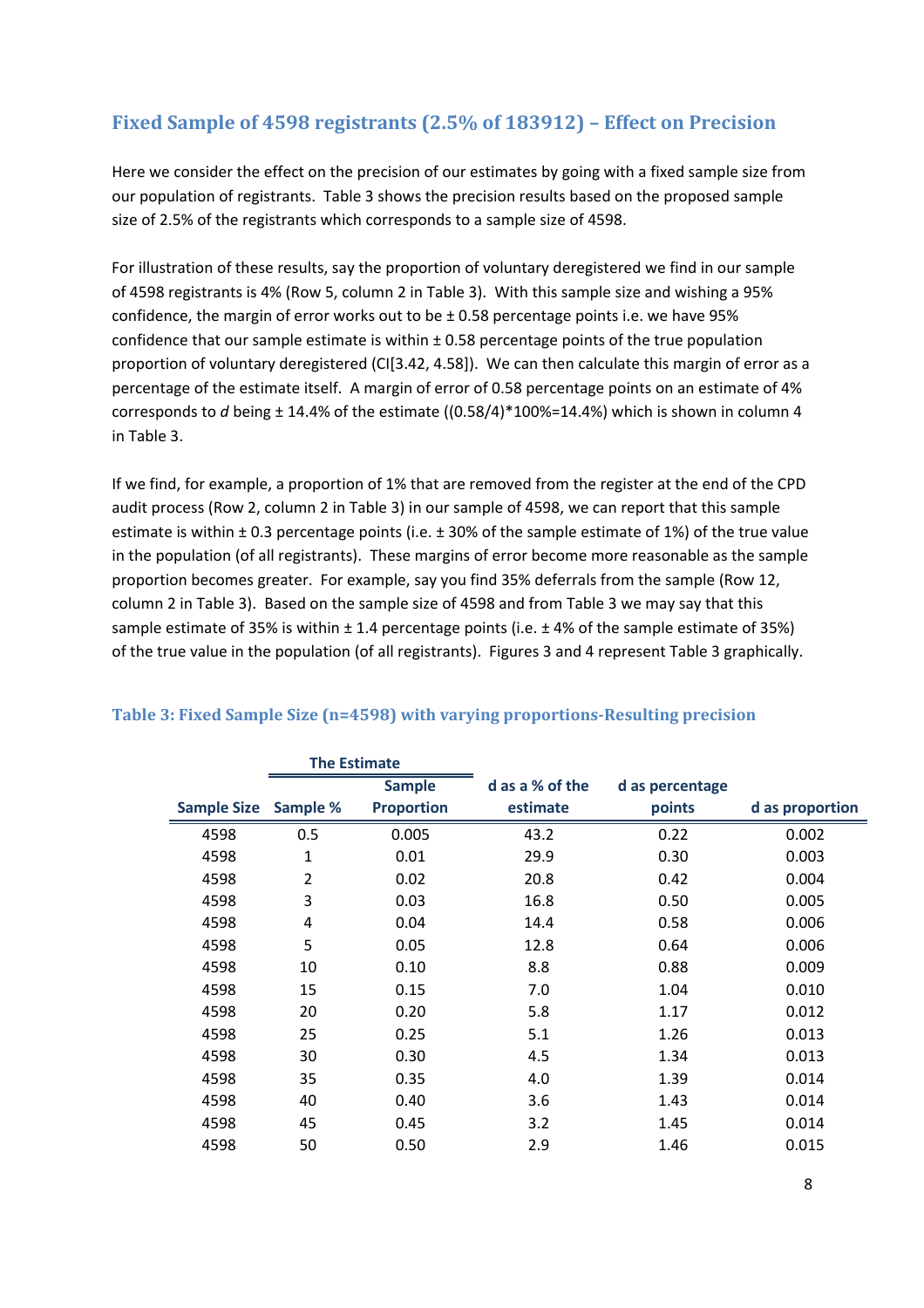

**Figure 3: Margin of Error,** *d***, vs. Sample Proportion**

**Figure 4: Margin of Error,** *d***, vs. Sample Proportion (section from Figure 3)**



**Sample Proportion as %**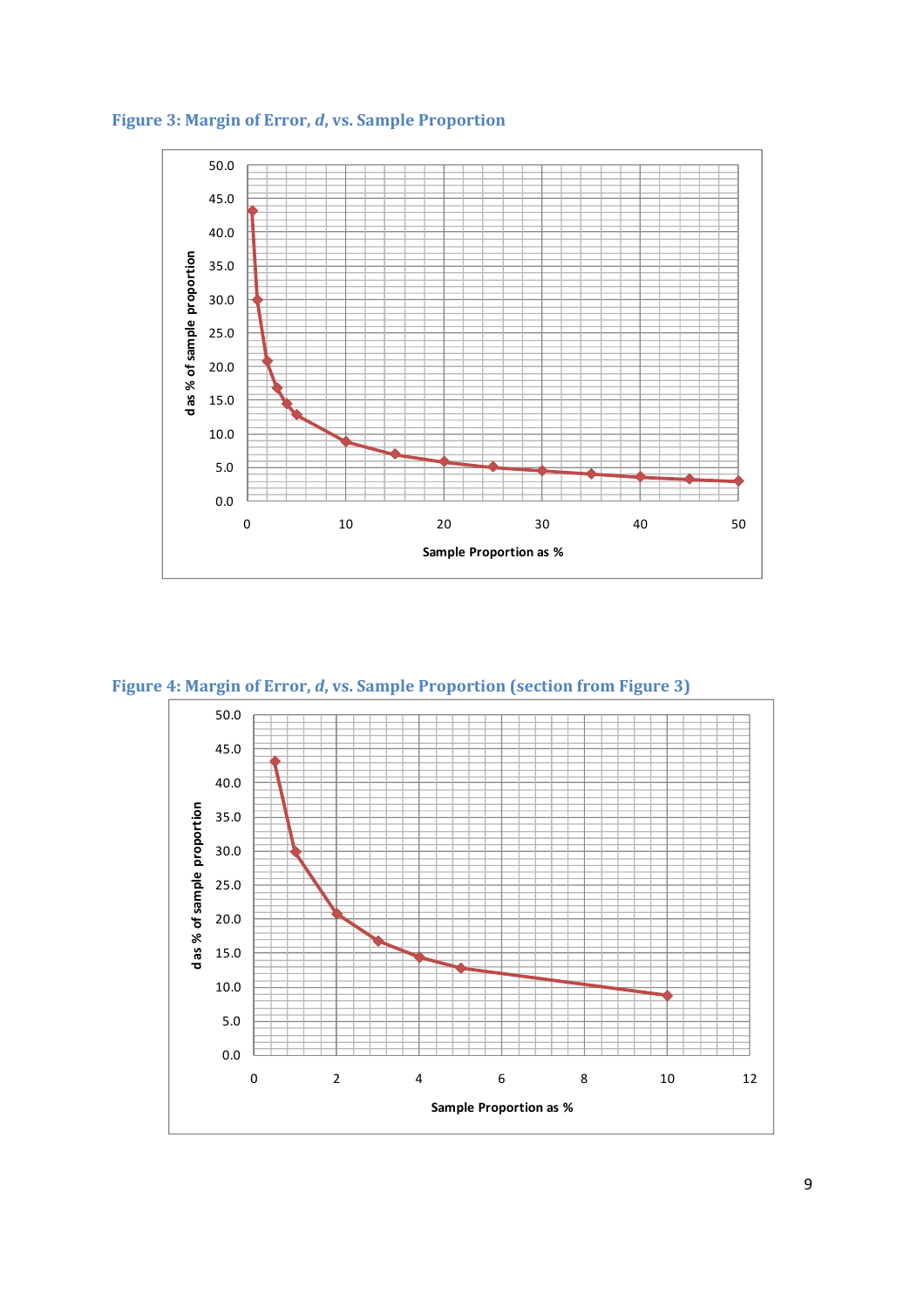## **Effects of small sample sizes on risk of nondetection**

In the previous sections, we have restricted the discussion to the overall sample size without regard to the particular types of professions covered by the CPD study. Our understanding is that results will only be reported for the overall sample, and that there will be no breakdown of the results according to the profession concerned.

It must be recognised however, that estimating deferrals, deregistrations, removals etc., within a particular profession, e.g. Dieticians, will have a serious effect on the precision of the estimates concerned. This is an inevitable consequence of the reduced sample size that results for individual professions.

In this section, we look in particular at the effects that small sample sizes would have on the **risk of non‐detection with small proportions**. Here there are two parameters of interest; first is the value of the true population proportion to be estimated, second is the sample size. In the discussion below, we restrict the sample sizes to those that would result for each profession if a 2.5% sample was drawn from each.

For each combination of sample size and population proportion (the latter varying from 0.01 to 0.50), we determine the risk that the given sample size will *not detect even a single person who falls into the category of interest*, e.g. the risk that the sample will not yield a single voluntary deregistered person, even if the true population proportion of voluntary deregistered people in the selected profession is (say) 10%. In other words, we are interested in estimating the chance (risk) of non‐detection of a particular group (such as voluntary deregistered) in the sample.

Table 4 on page 11, shows the risk (expressed as a percentage) for the range of values that a population proportion can take, when taking a 2.5% sample from each professional body. It will be observed that with samples of size larger than 500, the risk is negligible whatever the value of the proportion being estimated (the first four professions in column 1). For the Paramedic group, the risk is about 2.5% when the proportion being estimated is 1% or lower, but negligible otherwise.

Moving down the table however, it can be seen that the risks increase dramatically and are extremely high for those professions from which small numbers have been sampled, unless the proportion to be estimated is above 20%. Figure 5 on page 12 shows a subset of the results for the last six professions of Table 4 for population proportions less than 10%.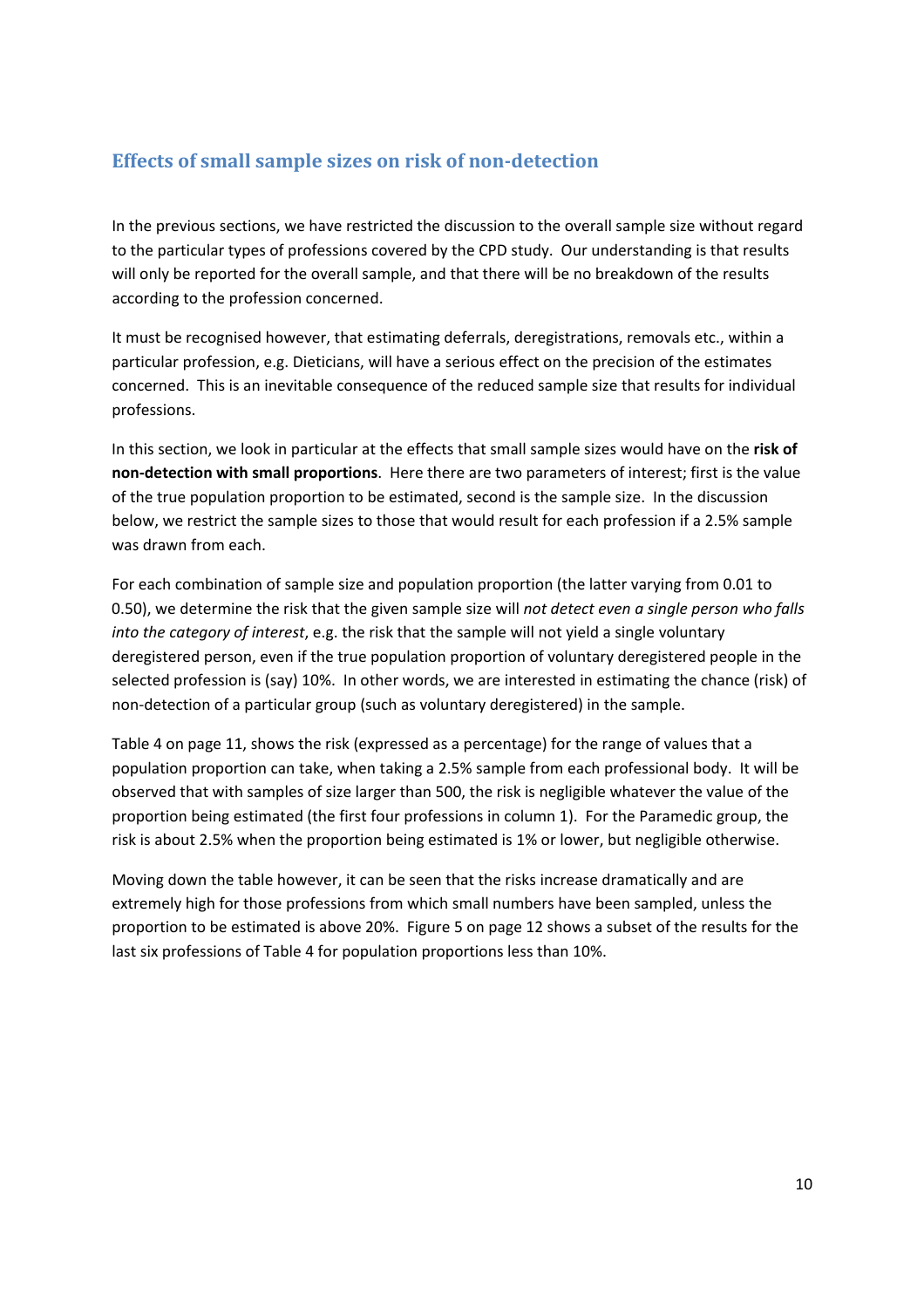|                                 | Sampl   | <b>Population Proportion</b> |                                  |                           |       |                    |     |                    |      |                                         |     |      |     |      |       |
|---------------------------------|---------|------------------------------|----------------------------------|---------------------------|-------|--------------------|-----|--------------------|------|-----------------------------------------|-----|------|-----|------|-------|
| Profession                      | size(n) | 0.01                         | 0.02                             | 0.03                      | 0.04  | 0.05               | 0.1 | 0.15               | 0.2  | 0.25                                    | 0.3 | 0.35 | 0.4 | 0.45 | 0.5   |
| Physiotherapist                 |         | 1057 0.003%                  | 0%                               | 0%                        | 0%    | 0%                 | 0%  | 0%                 | 0%   | 0%                                      | 0%  | 0%   | 0%  | 0%   | 0%    |
| Occupational therapist          |         | 747 0.057%                   | 0%                               | 0%                        | 0%    | 0%                 | 0%  | 0%                 | 0%   | 0%                                      | 0%  | 0%   | 0%  | 0%   | 0%    |
| Radiographer                    | 630     | 0.18%                        | 0%                               | 0%                        | 0%    | 0%                 | 0%  | 0%                 | 0%   | 0%                                      | 0%  | 0%   | 0%  | 0%   | $0\%$ |
| <b>Biomedical scientist</b>     | 556     |                              | 0.38% 0.001%                     | 0%                        | 0%    | 0%                 | 0%  | 0%                 | 0%   | 0%                                      | 0%  | 0%   | 0%  | 0%   | 0%    |
| Paramedic                       | 368     |                              | 2.5% 0.064% 0.002%               |                           | 0%    | 0%                 | 0%  | 0%                 | 0%   | 0%                                      | 0%  | 0%   | 0%  | 0%   | 0%    |
| Chiropodist/Podiatrist          | 313     |                              | 4.4% 0.191% 0.008%               |                           | 0%    | 0%                 | 0%  | 0%                 | 0%   | 0%                                      | 0%  | 0%   | 0%  | 0%   | $0\%$ |
| Speech & Language<br>therapist  | 301     |                              | 4.9% 0.243% 0.012% 0.001%        |                           |       | 0%                 | 0%  | 0%                 | 0%   | 0%                                      | 0%  | 0%   | 0%  | 0%   | 0%    |
| Operating Dept.<br>Practitioner | 236     |                              | 9.4% 0.892% 0.084% 0.008% 0.001% |                           |       |                    | 0%  | 0%                 | 0%   | 0%                                      | 0%  | 0%   | 0%  | 0%   | 0%    |
| Dietitian                       | 165     | 19.2%                        |                                  | 3.7% 0.708% 0.136% 0.026% |       |                    | 0%  | 0%                 | 0%   | 0%                                      | 0%  | 0%   | 0%  | 0%   | 0%    |
| <b>Clinical scientist</b>       | 108     | 34.0%                        | 11.5%                            | 3.9%                      |       | 1.3% 0.452% 0.002% |     | 0.0%               | 0.0% | 0%                                      | 0%  | 0%   | 0%  | 0%   | $0\%$ |
| Arts therapist                  | 63      | 53.3%                        | 28.4%                            | 15.1%                     | 8.0%  |                    |     | 4.3% 0.184% 0.008% | 0%   | 0%                                      | 0%  | 0%   | 0%  | 0%   | $0\%$ |
| Orthoptist                      | 32      | 72.6%                        | 52.7%                            | 38.3%                     | 27.8% | 20.2%              |     |                    |      | 4.1% 0.823% 0.166% 0.034% 0.007% 0.001% |     |      | 0%  | 0%   | 0%    |

| Table 4: Risk of non-detection with a 2.5% sample for varying values of the (unknown) population proportion |  |
|-------------------------------------------------------------------------------------------------------------|--|
|                                                                                                             |  |

11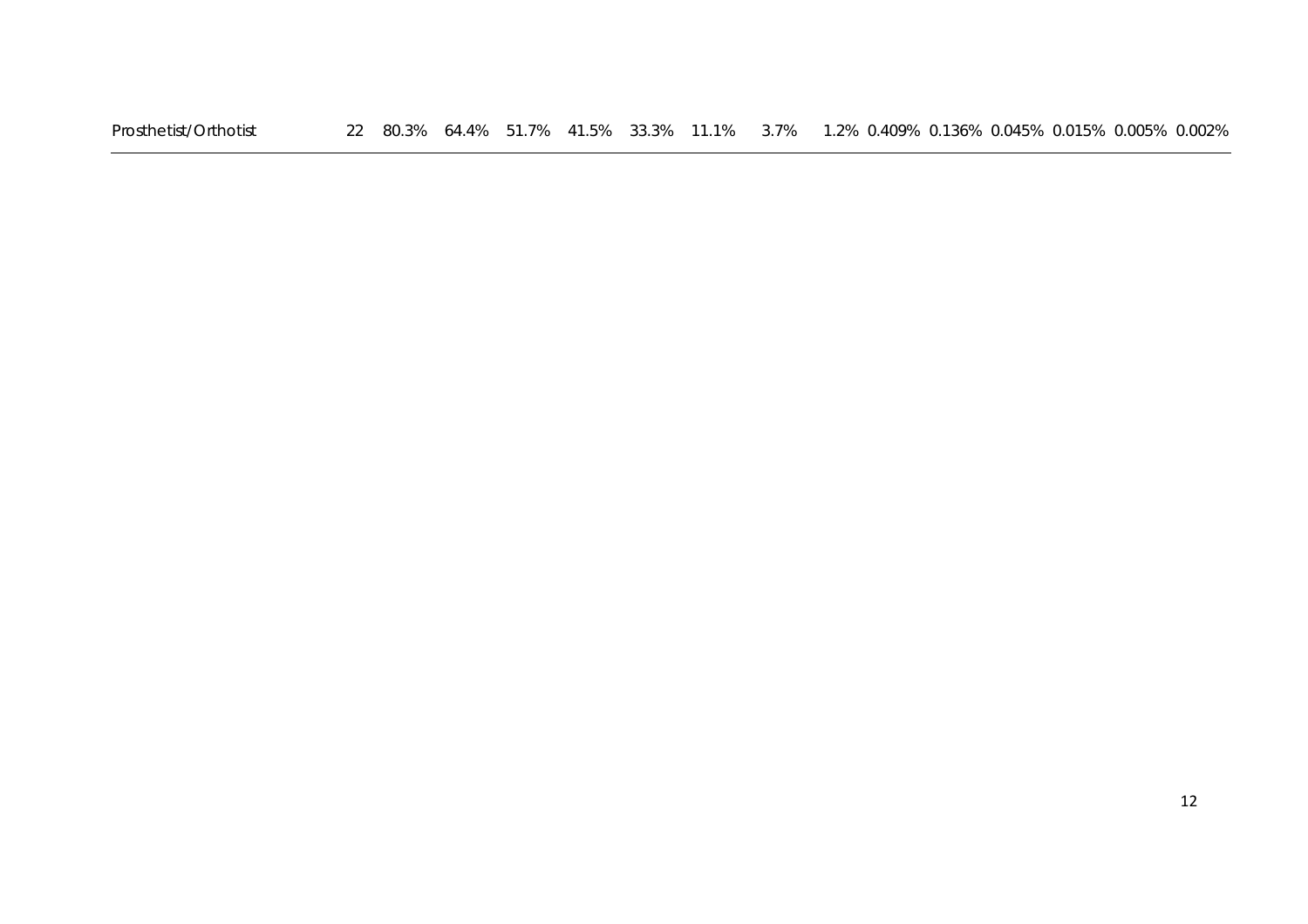

**Figure 5: Risk of nondetection for population proportions varying from 1% to 10% with a 2.5% sample of records**

## **Recommendations and Limitations**

It is of course recognised that the sample sizes may need to be driven by the costs involved. When it comes to estimating/detecting small expected proportions at the individual profession level, the above risks could be improved by cutting down the sample sizes in the larger professions and increasing the sample sizes in the smaller professions. We understand from our discussions with HPC that their presenting a sampling scheme in which there is a higher chance of selection in some professions than others would appear to be unfair and as such may not be a viable solution. Hence, the risks of non detection in some professions must be appreciated and accepted as a consequence of the smaller sample sizes i.e. sticking with the proportional sample sizes described above in Table 4. However, as we understand it, HPC wish to report on the register as a whole rather than draw inference from individual professions at this stage.

We have shown that with the current proposed sample size of 4598, proportions of interest that we expect to be less than 5% will be less reliably estimated than larger proportions (e.g. deferrals). If our aim were to be 95% confident that the estimate we get lies within ± **10%** of the true population value, with a sample size of 4598, we could hope to detect those proportions above roughly 8% (between rows 6 and 7 in Table 1 and see Figure 2) at this level of accuracy. Having a more tolerable margin of error for our resulting estimates of ± **20%** (Table 2), we find that a sample size of 4598 would allow detection of expected proportions in our population of a little over 2% (Table 2 row 3) whist maintaining this level of accuracy.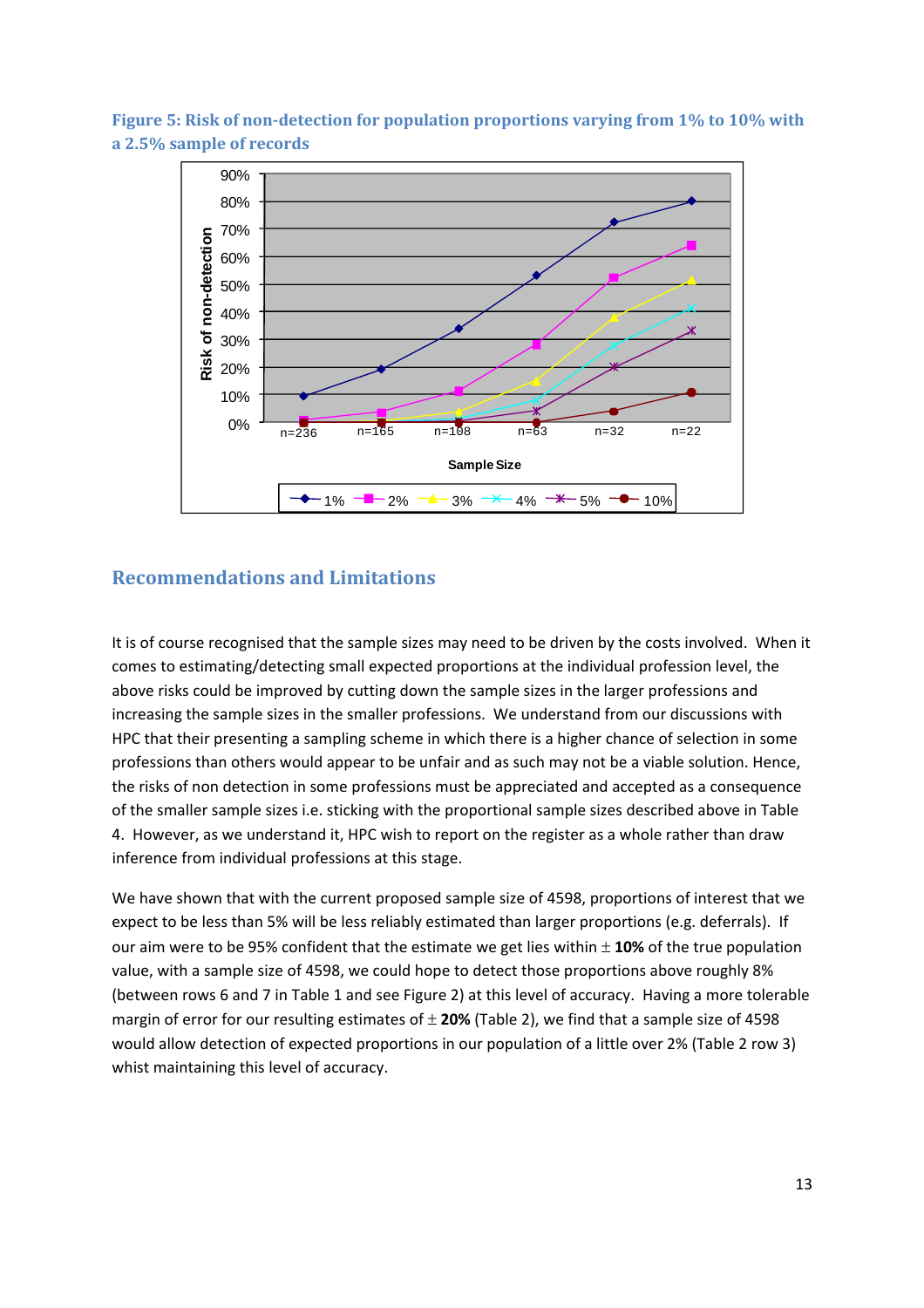We are able to recommend taking a 2.5%, when HPC are willing to tolerate error margins highlighted in the Section 'Fixed Sample of 4598' when estimating very small proportions i.e. those less than approximately 8%. The audit of the first two professions has produced results with the proportions of interest lying in the region of 10% and above (e.g. accepted, deferred, deregistered) ignoring removals (see below). When this is the case, with a 2.5% sample size, we will obtain reliable population proportion estimates from the sample when reporting on the register as a whole. Such a sample size would result in a maximum margin of error of  $\pm$  10% of the true population proportion.

We make the assumption that the key proportions of interest in all professions would follow roughly the same pattern, i.e. we make an assumption that professions do not differ in any way in terms of what we expect from the CPD audit results.

Note that the risk of failing to detect removals, i.e. those that fail the CPD Standards and hence removed from the register, will inevitably be large with our recommendation above since we expect this rate to be very small indeed. This limitation will have to be accepted since the proportion of removals will be so small that it will never be cost effective to increase the sample size to estimate this quantity reliably.

This recommendation outlines a sample size justification with the associated limitations for the initial CPD audit to be carried out by HPC. The sampling scheme may be adapted and modified for future audits based on findings from the initial audit to, for example, gain insight into specific risk areas. Where concern may arise from the initial sample audit regarding those registrants who are removed from the register due to failure of the CPD Standards, a redesigned sampling scheme could be proposed that would aim to obtain reliable estimates on the removal rate for example or a scheme that would allow for more reliability for profession level reporting.

**Sample Size Software:**  PASS 2008

#### **PASS cites the following References:**

Fleiss, J. L., Levin, B., Paik, M.C. 2003. Statistical Methods for Rates and Proportions. Third Edition. John Wiley & Sons. New York.

Newcombe, R. G. 1998. 'Two‐Sided Confidence Intervals for the Single Proportion: Comparison of Seven Methods.' Statistics in Medicine, 17, pp. 857‐872.